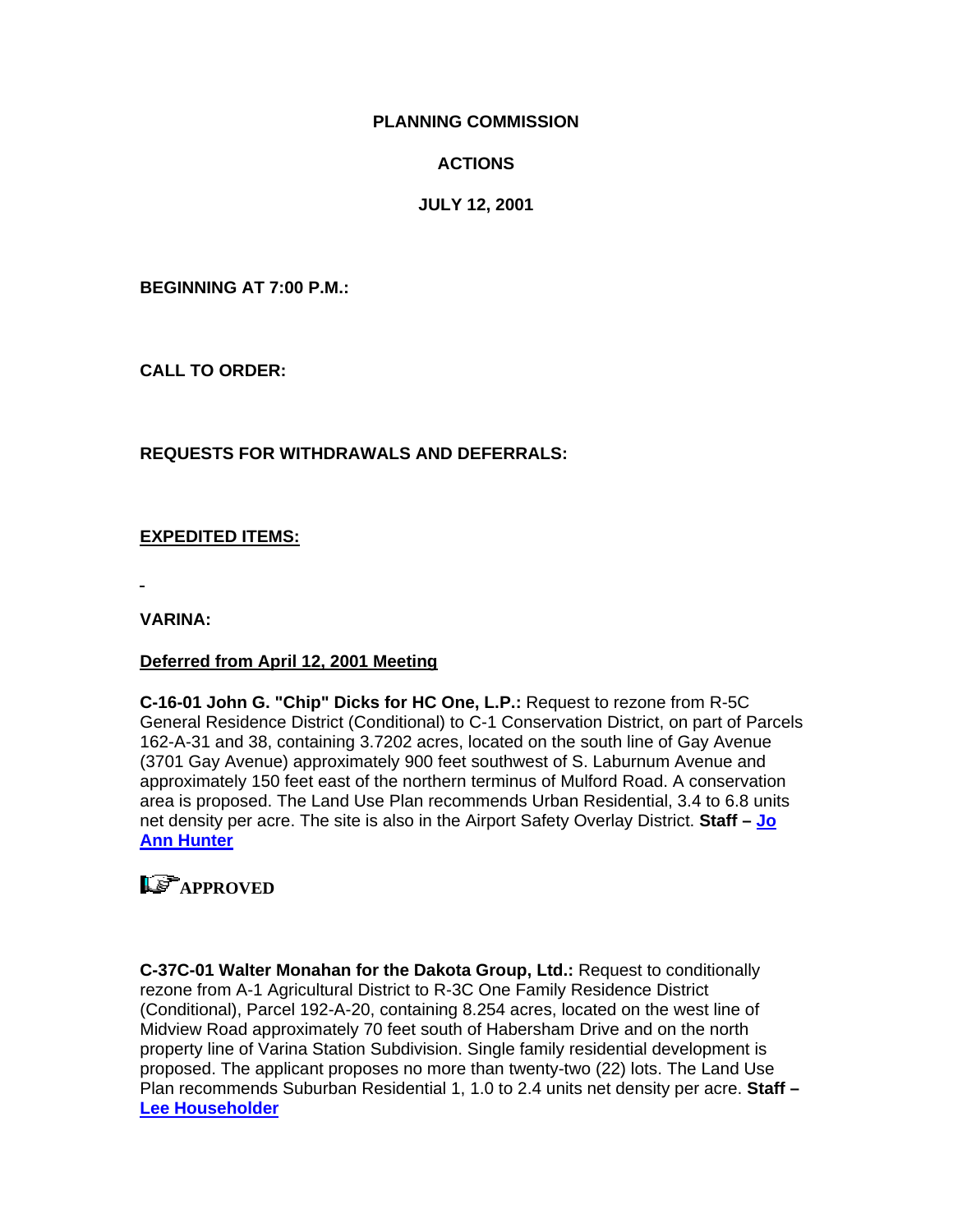## **LET DEFERRED TO 8/9/01**

#### **BROOKLAND:**

**C-38C-01 Glenn Moore for J & L Associates:** Request to conditionally rezone from R-4 One Family Residence District to B-3C Business District (Conditional), Parcels 81-11- E-6,10 and 11 (West Broad Street Village Subdivision), containing 0.41 acre, located on west line of Harrison Avenue approximately 200 feet south of Deep Run Avenue (Lot 6) and at the southeast intersection of Deep Run and Fountain Avenues (Lots 10 and 11). Automobile inventory storage and employee parking are proposed. The use will be controlled by zoning ordinance regulations and proffered conditions. The Land Use Plan recommends Urban Residential, 3.4 to 6.8. **Staff – [Mark Bittner](mailto:bit10@co.henrico.va.us)**

## **Le<sup>P</sup>APPROVED**

#### **FAIRFIELD:**

**C-40C-01 John J. Hanky III for the JJH Corporation:** Request to conditionally rezone from A-1 Agricultural District to RTHC Residential Townhouse District (Conditional), Parcels 32-A-15 and 16, containing 4.009 acres, located on the north line of Mountain Road approximately 780 feet east of the intersection of Woodman and Mountain Roads (on the east property line of the Mountain Laurel Subdivision), and the south line of Interstate 295 approximately 150 feet east of the Woodman Road Interchange. Residential townhouses are proposed. The applicant proposes no more than thirty-one (31) units. The Land Use Plan recommends Urban Residential, 3.4 to 6.8 units net density per acre. **Staff – [Lee Householder](mailto:hou10@co.henrico.va.us)**

### **DEFERRED TO 8/9/01**

#### **THREE CHOPT:**

#### **Deferred from the June 14, 2001 Meeting:**

**C-33C-01 James W. Theobald for H. H. Hunt Corporation:** request to amend proffered conditions on a portion of the property rezoned under case C-18C-99, on Parcels 11-A-3 and 4, located on the east side of the northern terminus of Twin Hickory Lane. The site is part of the new Chappell Ridge at Wyndham Forest subdivision. The amendment seeks to delete the proffer addressing phasing of the development. The Land Use Plan recommends Suburban Residential 2, 2.4 to 3.4 units net density per acre, Urban Residential, 3.4 to 6.8 units net density per acre, and Environmental Protection Area. **Staff – [Mark Bittner](mailto:bit10@co.henrico.va.us)**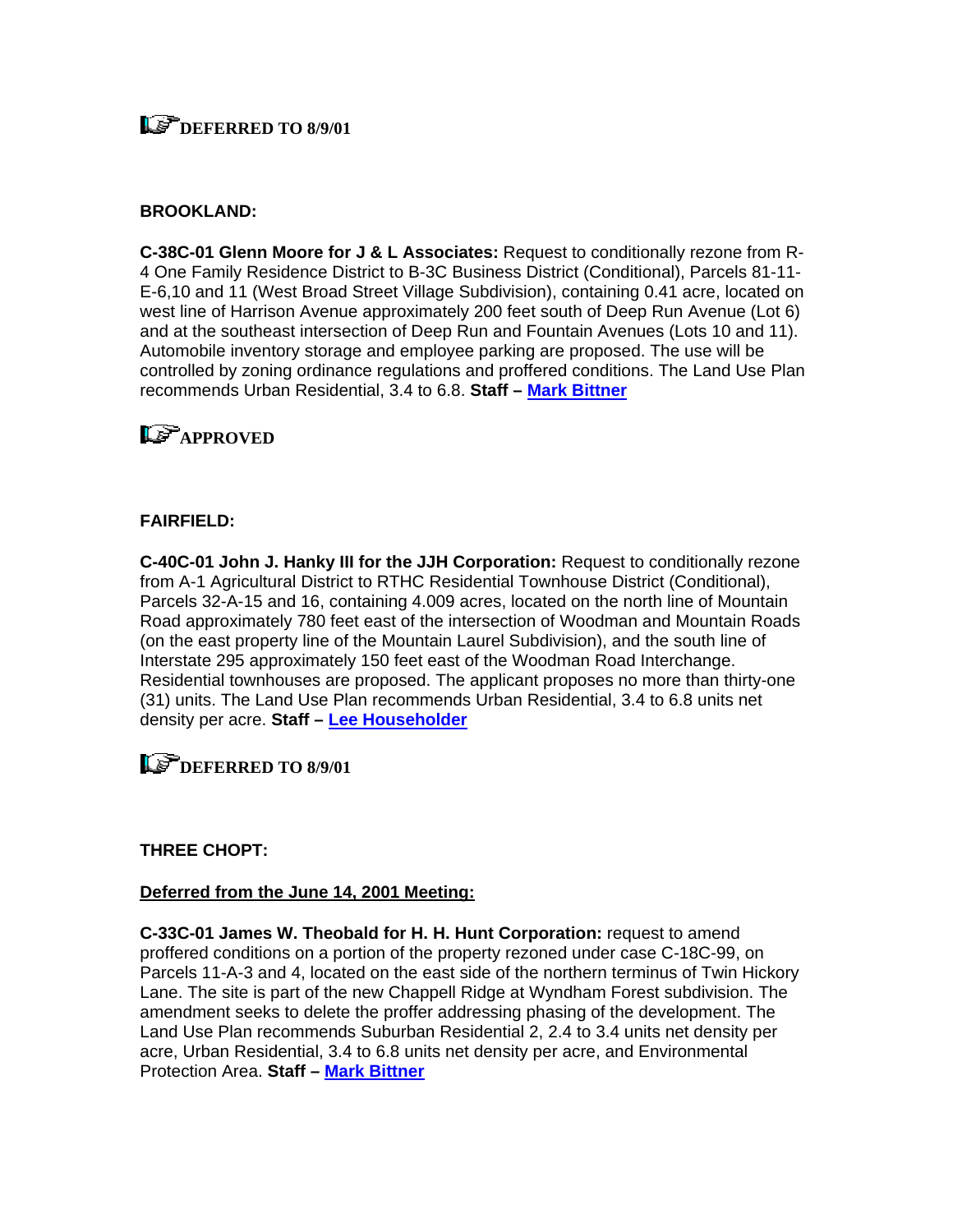# **LE<sup></sup>APPROVED**

**C-41C-01 Glenn Moore for Page Broad Street, L.C.:** Request to amend proffered conditions accepted with rezoning case C-26C-82, on Parcel 59-A-28, containing 12.71 acres, located on the south line of W. Broad Street (U. S. Route 250) at West End Drive. The proposal would amend Proffer 6 related to providing a buffer on the eastern property line. The Land Use Plan recommends Commercial Concentration. **Staff – [Mark Bittner](mailto:bit10@co.henrico.va.us)**

# **LS** APPROVED

**C-42C-01 Henry Wilton for River City Lifestyle, LLC:** Request to amend proffered conditions accepted with rezoning case C-12C-88, on Parcel 47-A-11A, containing 4.67 acres, located at the southwest intersection of Dominion Boulevard and Sadler Road. The proposed amendment is related to development of restaurant, retail, and office uses. The Land Use Plan recommends Commercial Concentration. **Staff – [Tom](mailto:col09@co.henrico.va.us)  [Coleman](mailto:col09@co.henrico.va.us)**

## **Ls**<sup>T</sup>APPROVED

**C-43C-01 Curtis Gordon for Thomas L. Browning:** Request to conditionally rezone from A-1 Agricultural District to R-3C One Family Residence District (Conditional), Parcel 56-A-32 (11905 Sunrise Road), containing 1.615 acre, located on the south line of Sunrise Road approximately 300 feet west of Pump Road. A single family residential subdivision is proposed. The R-3 District allows a minimum lot size of 11,000 square feet. The Land Use Plan recommends Suburban Residential 2, 2.4 to 3.4 units net density per acre. **Staff – [Tom Coleman](mailto:col09@co.henrico.va.us)**

# **LS** APPROVED

**C-44C-01 James W. Theobald for Blanche N. Alvis and HHHunt Corporation:**

Request to rezone from R-2AC and R-3C One Family Residence Districts (Conditional) and R-5AC General Residence District (Conditional) to R-2AC and R-3C One Family Residence Districts (Conditional) and R-5AC General Residence District (Conditional), part of Parcels 27-A-8, 9A, and 10, and part of Parcels 37-A-1, 2, 11, 12, and 13, containing 12.514 acres (R-2AC – 4.535; R-3C – 5.199; and R-5AC – 2.78 acres), located at the northwest intersection of Interstates 295 and 64. Continuation of the Twin Hickory Subdivision is proposed. The R-2A District allows a minimum lot size of 13,500 square feet; the R-3 District allows a minimum lot size of 11,000 square feet; and the R-5A District allows a minimum lot size of 5,625 square feet. The Land Use Plan